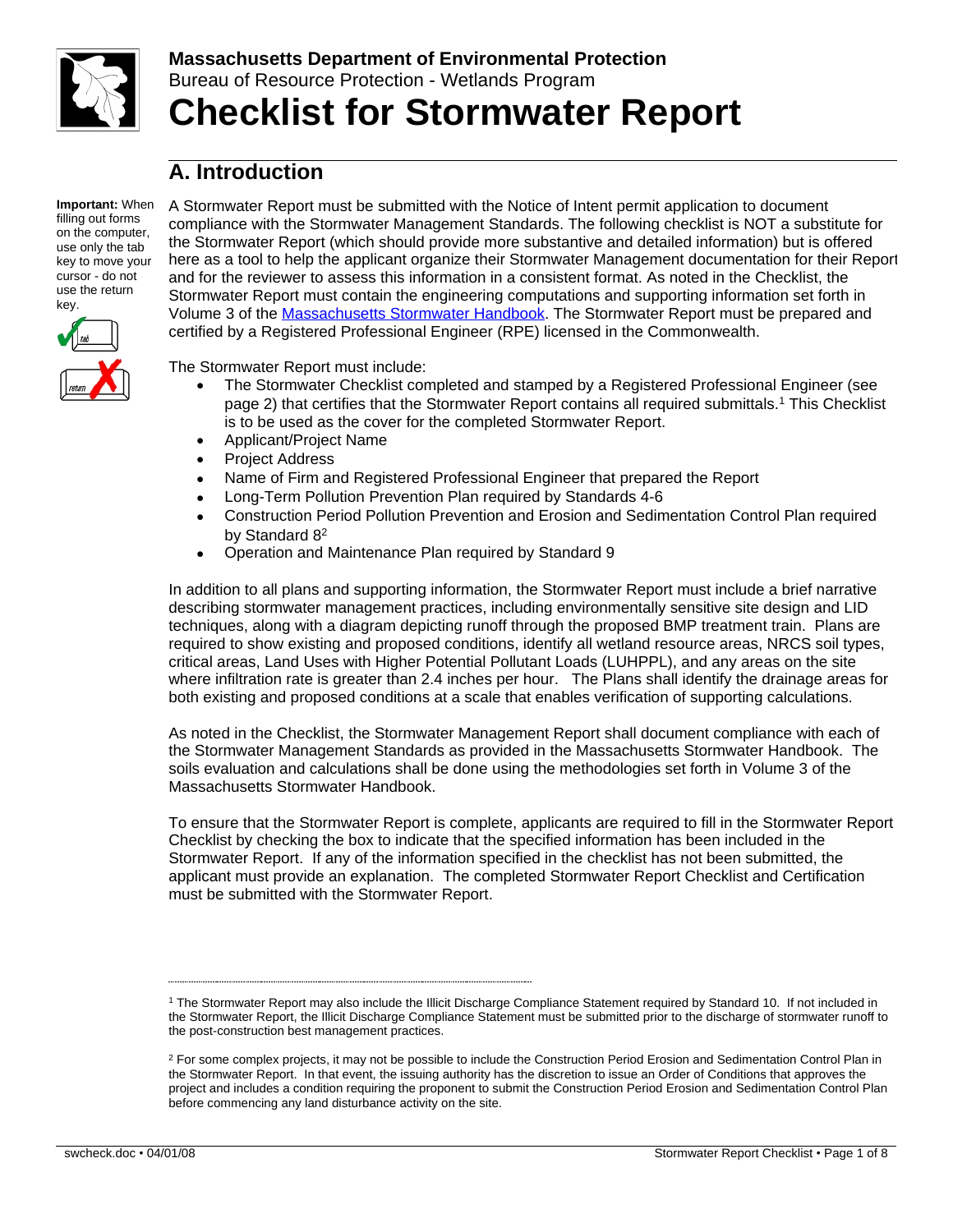

# **B. Stormwater Checklist and Certification**

The following checklist is intended to serve as a guide for applicants as to the elements that ordinarily need to be addressed in a complete Stormwater Report. The checklist is also intended to provide conservation commissions and other reviewing authorities with a summary of the components necessary for a comprehensive Stormwater Report that addresses the ten Stormwater Standards.

*Note:* Because stormwater requirements vary from project to project, it is possible that a complete Stormwater Report may not include information on some of the subjects specified in the Checklist. If it is determined that a specific item does not apply to the project under review, please note that the item is not applicable (N.A.) and provide the reasons for that determination.

A complete checklist must include the Certification set forth below signed by the Registered Professional Engineer who prepared the Stormwater Report.

# **Registered Professional Engineer's Certification**

I have reviewed the Stormwater Report, including the soil evaluation, computations, Long-term Pollution Prevention Plan, the Construction Period Erosion and Sedimentation Control Plan (if included), the Longterm Post-Construction Operation and Maintenance Plan, the Illicit Discharge Compliance Statement (if included) and the plans showing the stormwater management system, and have determined that they have been prepared in accordance with the requirements of the Stormwater Management Standards as further elaborated by the Massachusetts Stormwater Handbook. I have also determined that the information presented in the Stormwater Checklist is accurate and that the information presented in the Stormwater Report accurately reflects conditions at the site as of the date of this permit application.

Registered Professional Engineer Block and Signature

Signature and Date

## **Checklist**

**Project Type:** Is the application for new development, redevelopment, or a mix of new and redevelopment?

 $\Box$  New development



 $\Box$  Mix of New Development and Redevelopment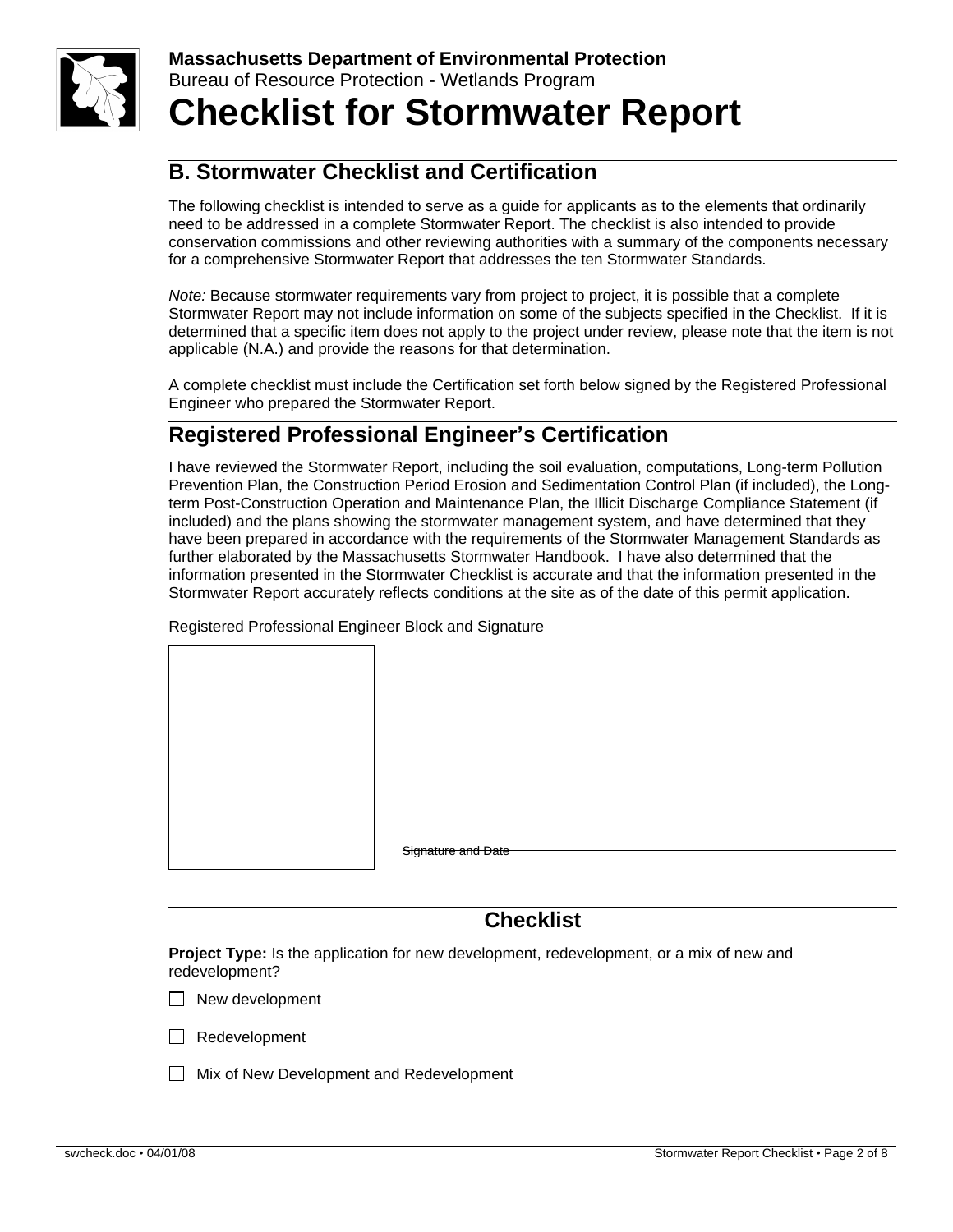

**LID Measures:** Stormwater Standards require LID measures to be considered. Document what environmentally sensitive design and LID Techniques were considered during the planning and design of the project:

- □ No disturbance to any Wetland Resource Areas
- $\Box$  Site Design Practices (e.g. clustered development, reduced frontage setbacks)
- Reduced Impervious Area (Redevelopment Only)
- $\Box$  Minimizing disturbance to existing trees and shrubs
- □ LID Site Design Credit Requested:
	- $\Box$  Credit 1
	- $\Box$  Credit 2
	- $\Box$  Credit 3
- $\Box$  Use of "country drainage" versus curb and gutter conveyance and pipe
- $\Box$  Bioretention Cells (includes Rain Gardens)
- □ Constructed Stormwater Wetlands (includes Gravel Wetlands designs)
- $\Box$  Treebox Filter
- **Nater Quality Swale**
- Grass Channel
- □ Green Roof
- $\Box$  Other (describe):

#### **Standard 1: No New Untreated Discharges**

- $\Box$  No new untreated discharges
- $\Box$  Outlets have been designed so there is no erosion or scour to wetlands and waters of the **Commonwealth**
- $\Box$  Supporting calculations specified in Volume 3 of the Massachusetts Stormwater Handbook included.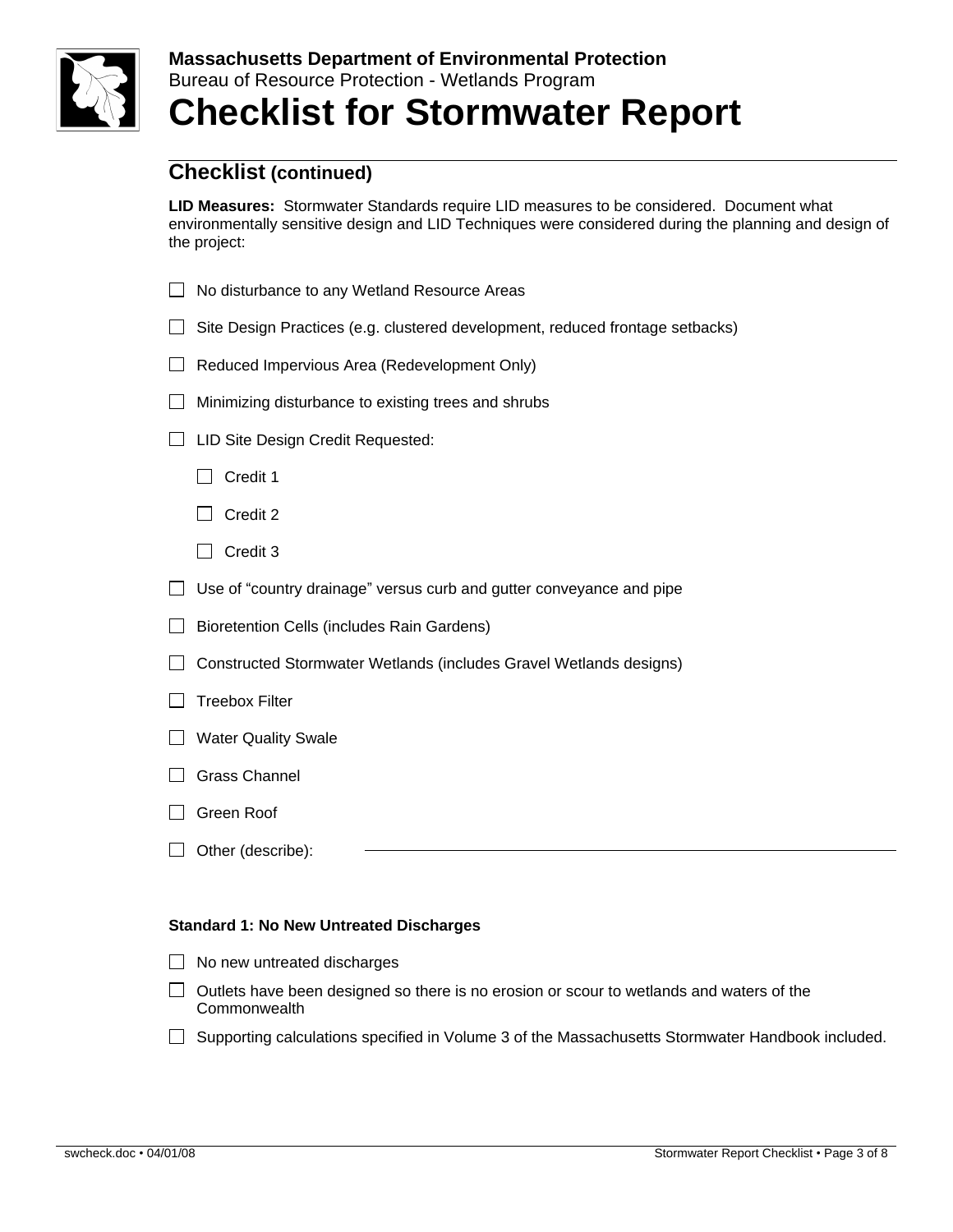

### **Standard 2: Peak Rate Attenuation**

- $\Box$  Standard 2 waiver requested because the project is located in land subject to coastal storm flowage and stormwater discharge is to a wetland subject to coastal flooding.
- $\Box$  Evaluation provided to determine whether off-site flooding increases during the 100-year 24-hour storm.
- □ Calculations provided to show that post-development peak discharge rates do not exceed pre-development ra development rates for the 100-year 24-hour storm.

#### **Standard 3: Recharge**

|  |  |  |  | Soil Analysis provided. |
|--|--|--|--|-------------------------|
|--|--|--|--|-------------------------|

- $\Box$  Required Recharge Volume calculation provided.
- $\Box$  Required Recharge volume reduced through use of the LID site Design Credits.
- $\Box$  Sizing the infiltration, BMPs is based on the following method: Check the method used.

 $\Box$  Dynamic Field<sup>1</sup>

- $\Box$  Runoff from all impervious areas at the site discharging to the infiltration BMP.
- $\Box$  Runoff from all impervious areas at the site is not discharging to the infiltration BMP and calculations are provi
- $\Box$  Recharge BMPs have been sized to infiltrate the Required Recharge Volume.
- Recharge BMPs have been sized to infiltrate the Required Recharge Volume *only* to the maximum extent practicable for the following reason:
	- $\Box$  Site is comprised solely of C and D soils and/or bedrock at the land surface
	- $\Box$  M.G.L. c. 21E sites pursuant to 310 CMR 40.0000
	- $\Box$  Solid Waste Landfill pursuant to 310 CMR 19.000
	- $\Box$  Project is otherwise subject to Stormwater Management Standards only to the maximum extent practicable.
- $\Box$  Calculations showing that the infiltration BMPs will drain in 72 hours are provided.
- $\Box$  Property includes a M.G.L. c. 21E site or a solid waste landfill and a mounding analysis is included.

<sup>1</sup> 80% TSS removal is required prior to discharge to infiltration BMP if Dynamic Field method is used.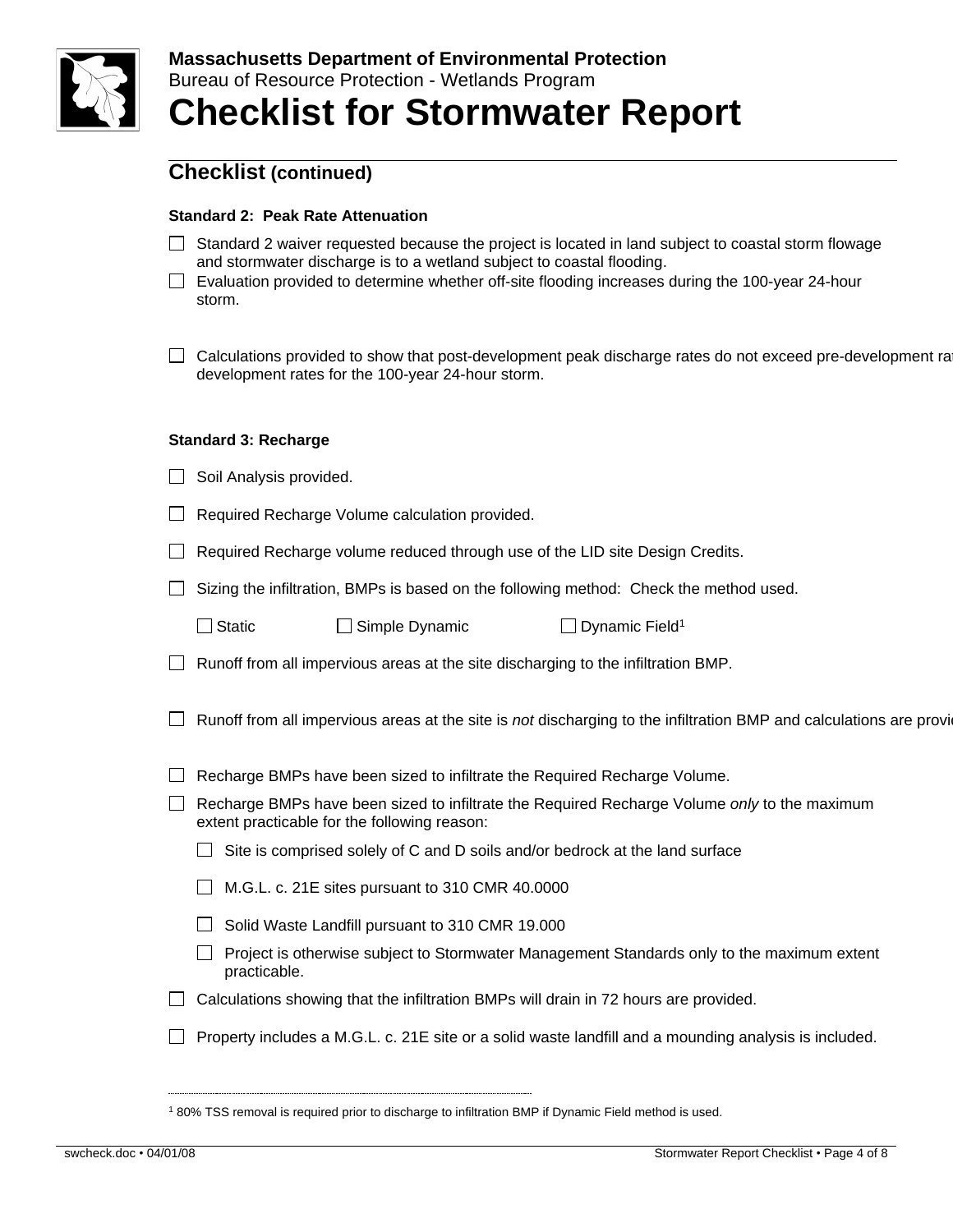

### **Standard 3: Recharge** (continued)

 $\Box$  The infiltration BMP is used to attenuate peak flows during storms greater than or equal to the 10-year 24-hour

 $\Box$  Documentation is provided showing that infiltration BMPs do not adversely impact nearby wetland resource areas.

#### **Standard 4: Water Quality**

The Long-Term Pollution Prevention Plan typically includes the following:

- Good housekeeping practices;
- Provisions for storing materials and waste products inside or under cover;
- Vehicle washing controls;
- Requirements for routine inspections and maintenance of stormwater BMPs;
- Spill prevention and response plans;
- Provisions for maintenance of lawns, gardens, and other landscaped areas;
- Requirements for storage and use of fertilizers, herbicides, and pesticides;
- Pet waste management provisions;
- Provisions for operation and management of septic systems;
- Provisions for solid waste management;
- Snow disposal and plowing plans relative to Wetland Resource Areas;
- Winter Road Salt and/or Sand Use and Storage restrictions;
- Street sweeping schedules;
- Provisions for prevention of illicit discharges to the stormwater management system;
- Documentation that Stormwater BMPs are designed to provide for shutdown and containment in the event of a spill or discharges to or near critical areas or from LUHPPL;
- Training for staff or personnel involved with implementing Long-Term Pollution Prevention Plan;
- List of Emergency contacts for implementing Long-Term Pollution Prevention Plan.
- $\Box$  A Long-Term Pollution Prevention Plan is attached to Stormwater Report and is included as an attachment to the Wetlands Notice of Intent.
- $\Box$  Treatment BMPs subject to the 44% TSS removal pretreatment requirement and the one inch rule for calculating the water quality volume are included, and discharge:
	- $\Box$  is within the Zone II or Interim Wellhead Protection Area
	- $\Box$  is near or to other critical areas
	- $\Box$  is within soils with a rapid infiltration rate (greater than 2.4 inches per hour)
	- $\Box$  involves runoff from land uses with higher potential pollutant loads.
- $\Box$  The Required Water Quality Volume is reduced through use of the LID site Design Credits.
- $\Box$  Calculations documenting that the treatment train meets the 80% TSS removal requirement and, if applicable, the 44% TSS removal pretreatment requirement, are provided.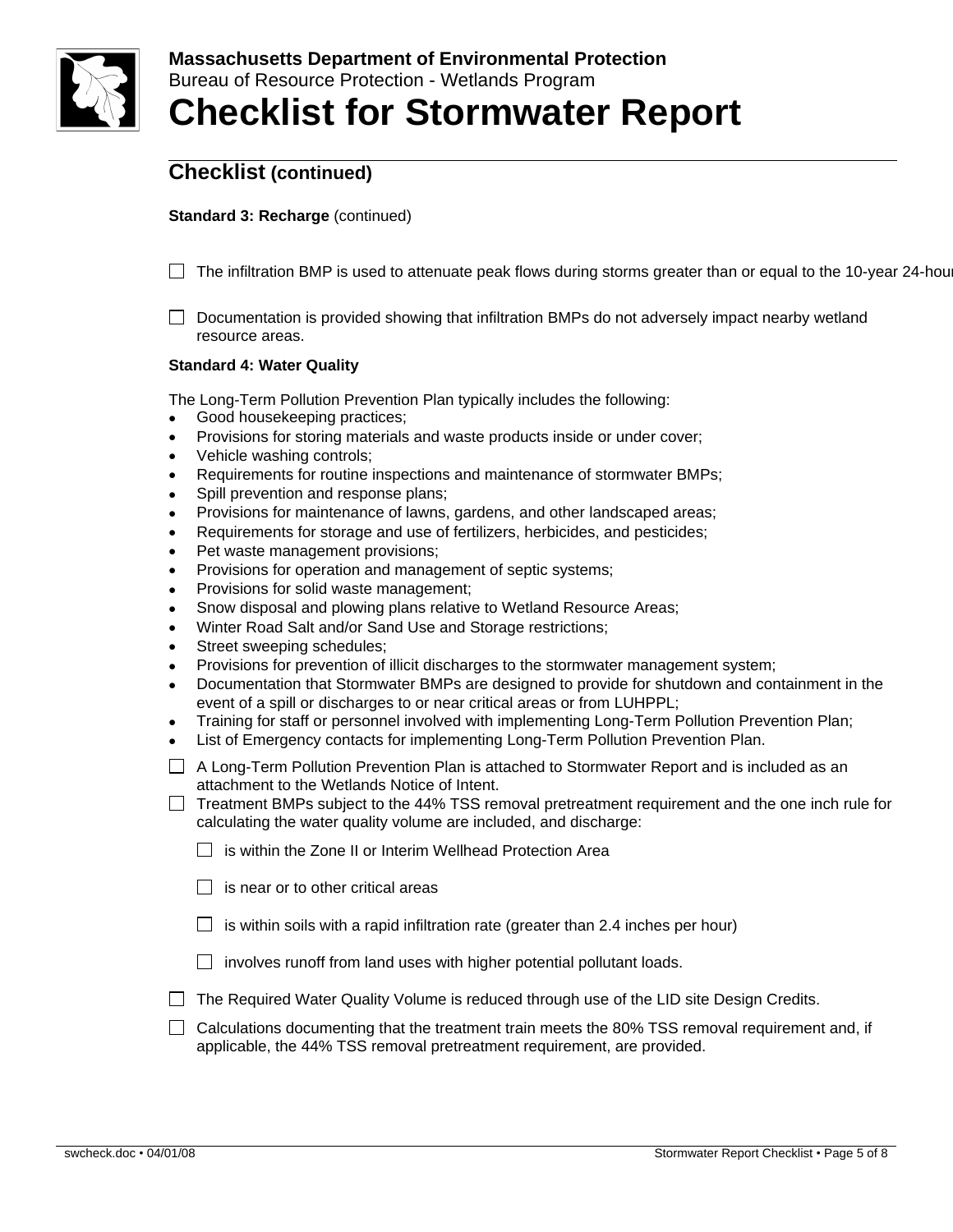

### **Standard 4: Water Quality** (continued)

- $\Box$  The BMP is sized (and calculations provided) based on:
	- $\Box$  The  $\frac{1}{2}$ " or 1" Water Quality Volume or
	- $\Box$  The equivalent flow rate associated with the Water Quality Volume and documentation is provided showing that the BMP treats the required water quality volume.
- $\Box$  The applicant proposes to use proprietary BMPs, and documentation supporting use of proprietary BMP and p Report, and/or other third party studies verifying performance of the proprietary BMPs.
- $\Box$  A TMDL exists that indicates a need to reduce pollutants other than TSS and documentation showing that the BMPs selected are consistent with the TMDL is provided.

#### **Standard 5: Land Uses With Higher Potential Pollutant Loads (LUHPPLs)**

- The NPDES Multi-Sector General Permit covers the land use and the Stormwater Pollution Prevention Plan (SWPPP) has been included with the Stormwater Report.
- The NPDES Multi-Sector General Permit covers the land use and the SWPPP will be submitted *prior to* the discharge of stormwater to the post-construction stormwater BMPs.
- The NPDES Multi-Sector General Permit does *not* cover the land use.
- $\Box$  LUHPPLs are located at the site and industry specific source control and pollution prevention measures have b
- $\Box$  All exposure has been eliminated.
- All exposure has *not* been eliminated and all BMPs selected are on MassDEP LUHPPL list.
- $\Box$  The LUHPPL has the potential to generate runoff with moderate to higher concentrations of oil and grease (e.g.

#### **Standard 6: Critical Areas**

- $\Box$  The discharge is near or to a critical area and the treatment train includes only BMPs that MassDEP has approved for stormwater discharges to or near that particular class of critical area.
- $\Box$  Critical areas and BMPs are identified in the Stormwater Report.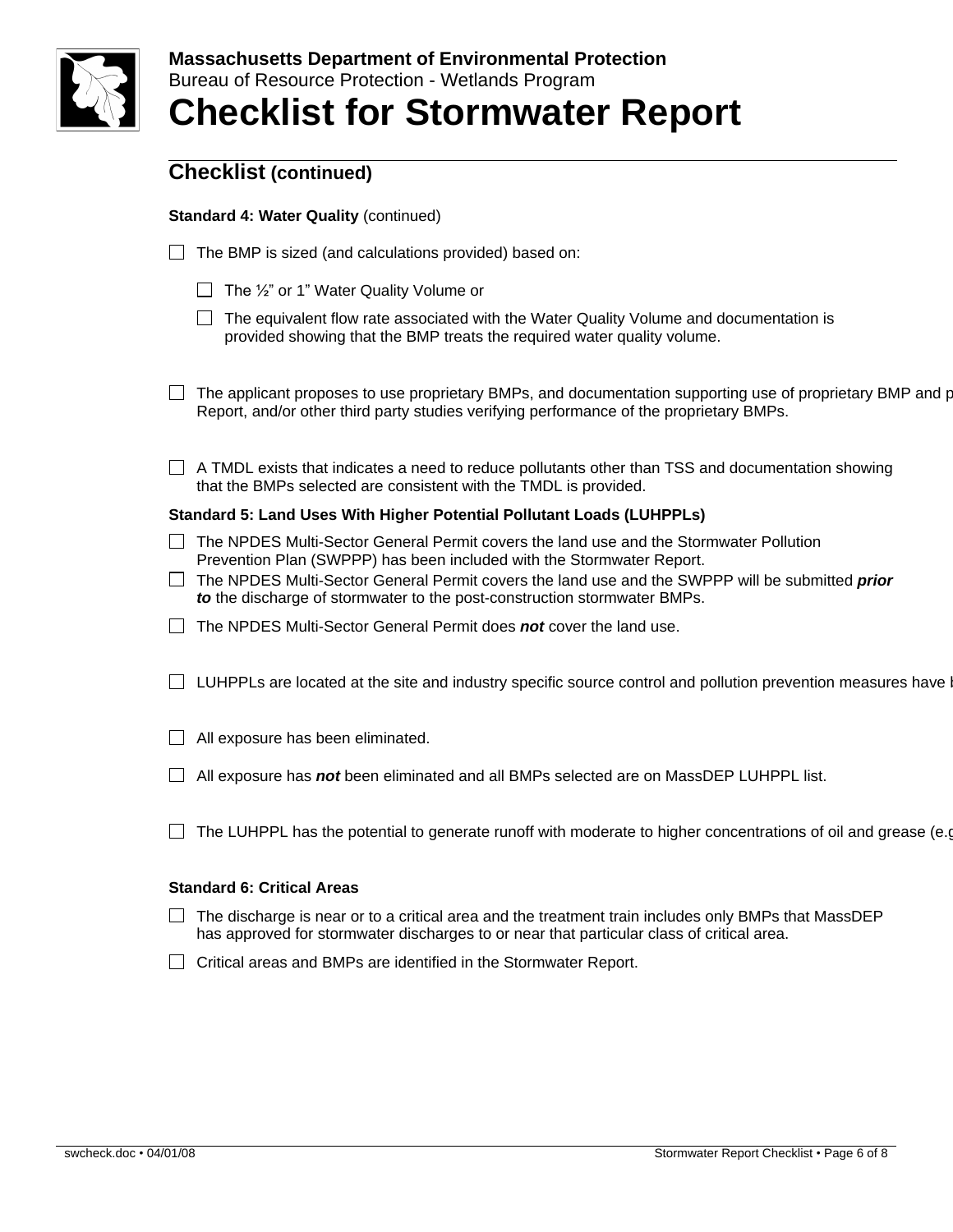

#### **Standard 7: Redevelopments and Other Projects Subject to the Standards only to the maximum extent practicable**

- $\Box$  The project is subject to the Stormwater Management Standards only to the maximum Extent Practicable as a:
	- □ Limited Project
	- $\Box$  Small Residential Projects: 5-9 single family houses or 5-9 units in a multi-family development provided there is no discharge that may potentially affect a critical area.
	- $\Box$  Small Residential Projects: 2-4 single family houses or 2-4 units in a multi-family development with a discharge to a critical area

 $\Box$  Marina and/or boatyard provided the hull painting, service and maintenance areas are protected from exposure to rain, snow, snow melt and runoff

- $\Box$  Bike Path and/or Foot Path
- Redevelopment Project

 $\Box$  Redevelopment portion of mix of new and redevelopment.

- $\Box$  Certain standards are not fully met (Standard No. 1, 8, 9, and 10 must always be fully met) and an explanation of why these standards are not met is contained in the Stormwater Report.
- $\Box$  The project involves redevelopment and a description of all measures that have been taken to improve existing complies with Standards 2, 3 and the pretreatment and structural BMP requirements of Standards 4-6 to the maximum extent practicable and (b) improves existing conditions.

### **Standard 8: Construction Period Pollution Prevention and Erosion and Sedimentation Control**

A Construction Period Pollution Prevention and Erosion and Sedimentation Control Plan must include the following information:

- Narrative:
- Construction Period Operation and Maintenance Plan;
- Names of Persons or Entity Responsible for Plan Compliance;
- Construction Period Pollution Prevention Measures;
- **Erosion and Sedimentation Control Plan Drawings;**
- Detail drawings and specifications for erosion control BMPs, including sizing calculations;
- Vegetation Planning;
- Site Development Plan;
- Construction Sequencing Plan;
- Sequencing of Erosion and Sedimentation Controls;
- Operation and Maintenance of Erosion and Sedimentation Controls;
- Inspection Schedule;
- Maintenance Schedule:
- Inspection and Maintenance Log Form.

 $\Box$  A Construction Period Pollution Prevention and Erosion and Sedimentation Control Plan containing the information set forth above has been included in the Stormwater Report.